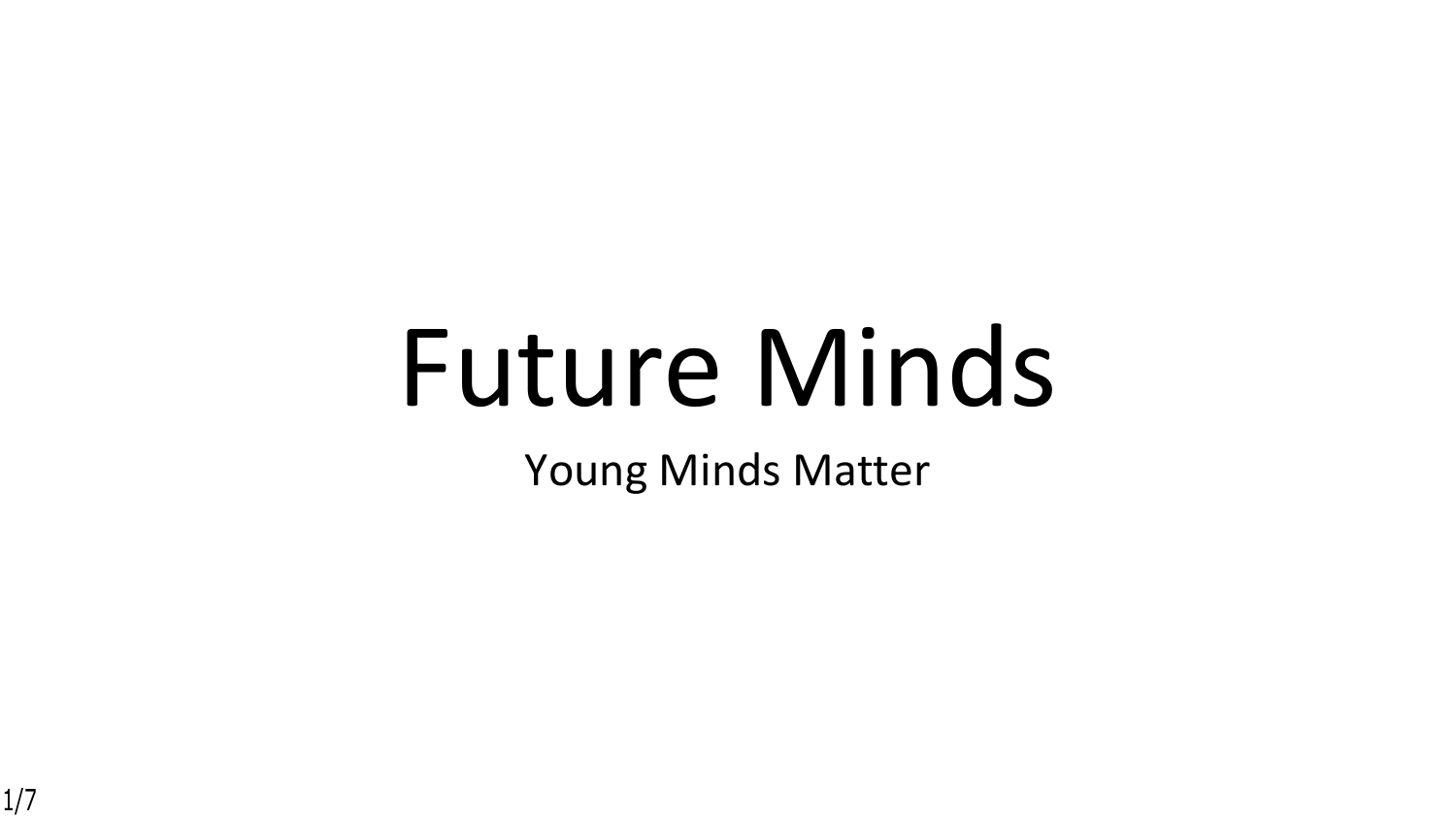# Timeline

1) Other forum. Suspended 2016

2) Break

- 3) Group of YP who wanted to influence brought together
- 4) Young persons forum came together Feb 19 where we brought together our thoughts and aspirations in order to find out who we were and what we wanted to achieve
	- 5) Developed identity with the support of professionals.
	- 6) Health board values discussed with invited speaker.
		- 7) Bringing our ideas to you!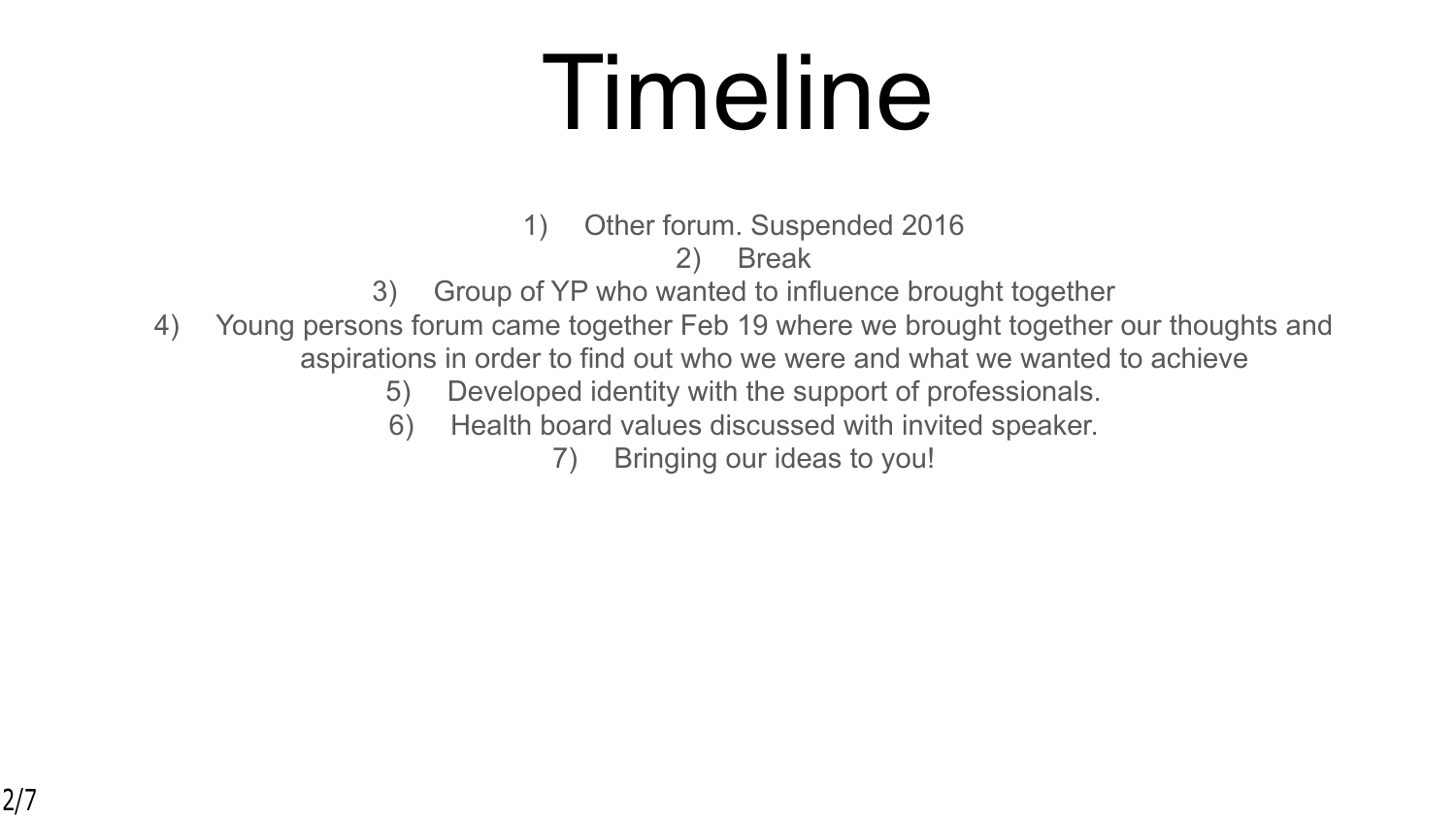

#### And thus future minds was a thing.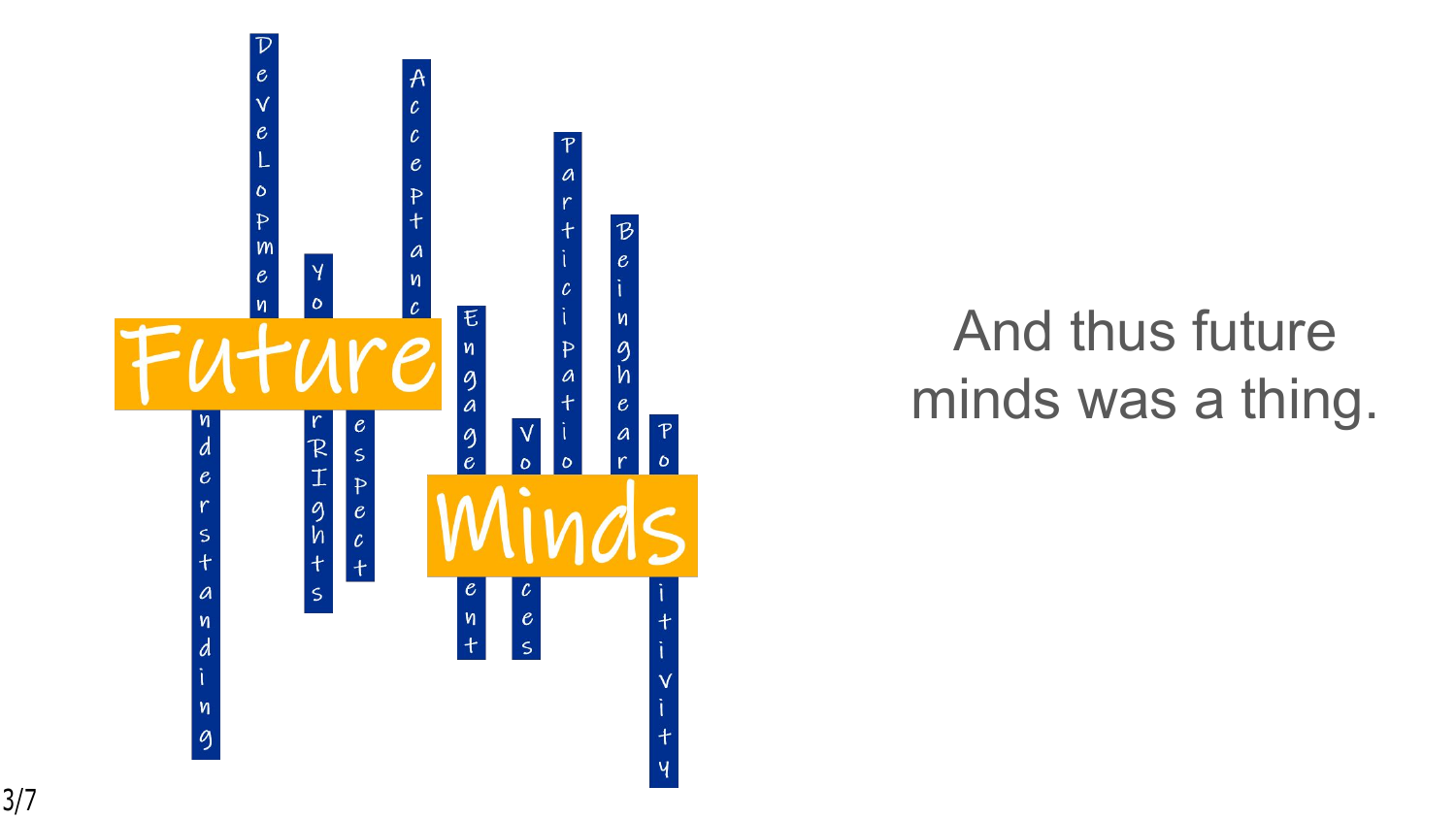

We don't want to take over, we don't want you to take control we want us to work together. #CoProduction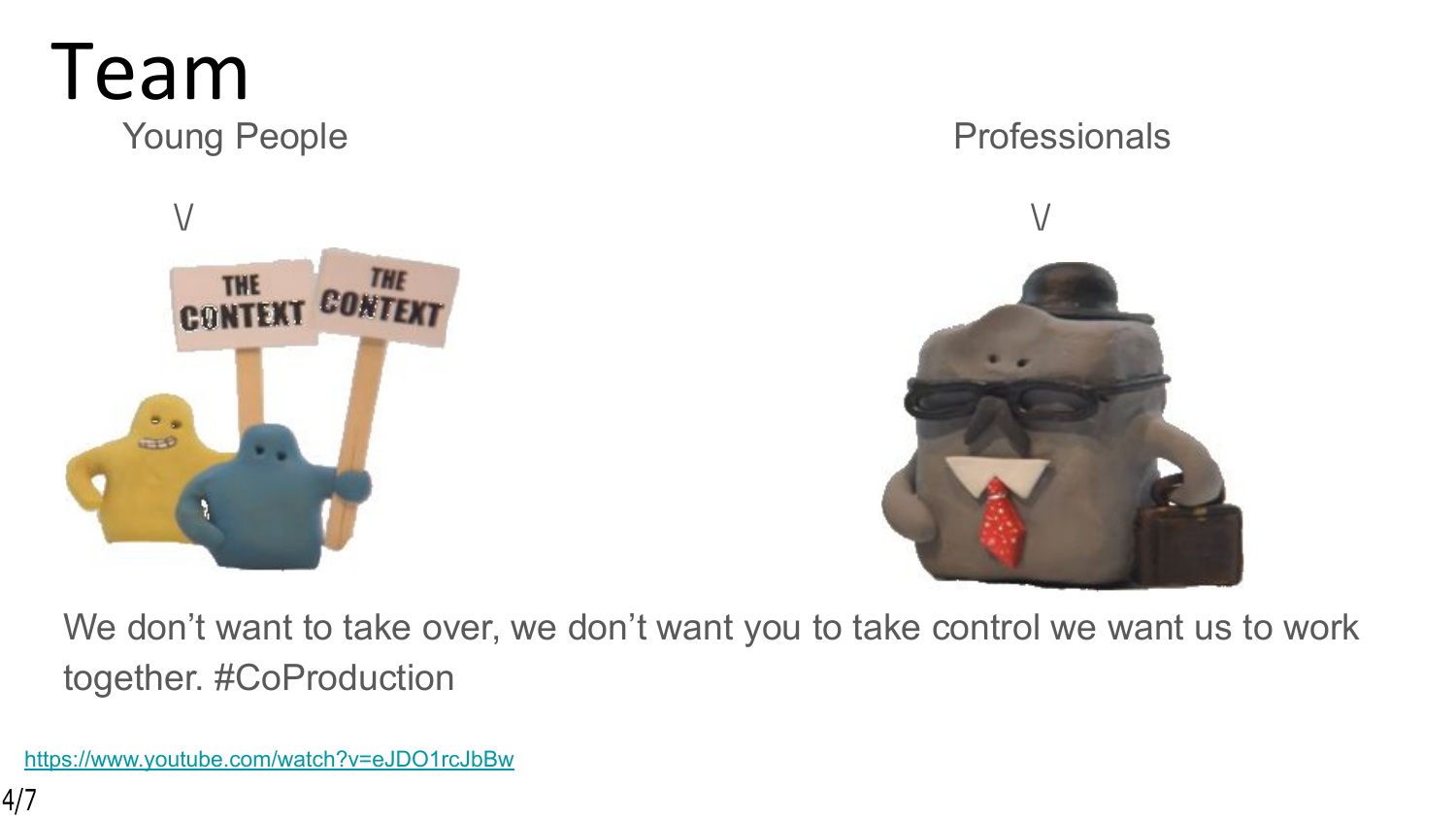### Our aims.

- To contribute to the development of MH Services.
- To enable young person's voices to be heard within CAMHS.
- To coproduce future CAMHS projects with insight and feedback from young people within the service.
- To raise awareness and educate others regarding young people's mental health within the community.
- To have a forum for YP within S.CAMHS which will empower them for the future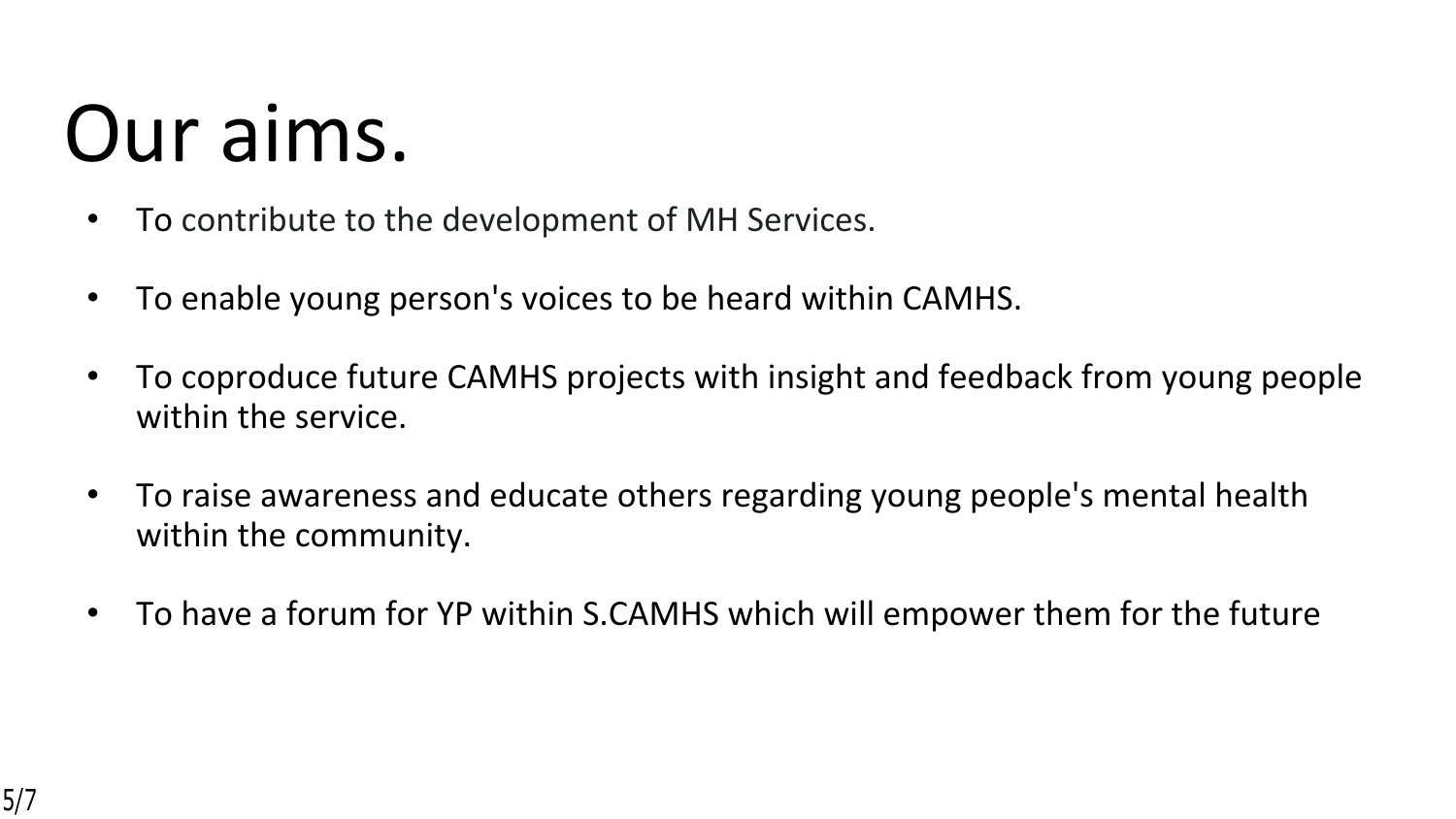### Our key Issues With The Current System

1)Provisions and operations of current mental health services.

2)The stigma within the community.

3)Young people's education regarding mental health.